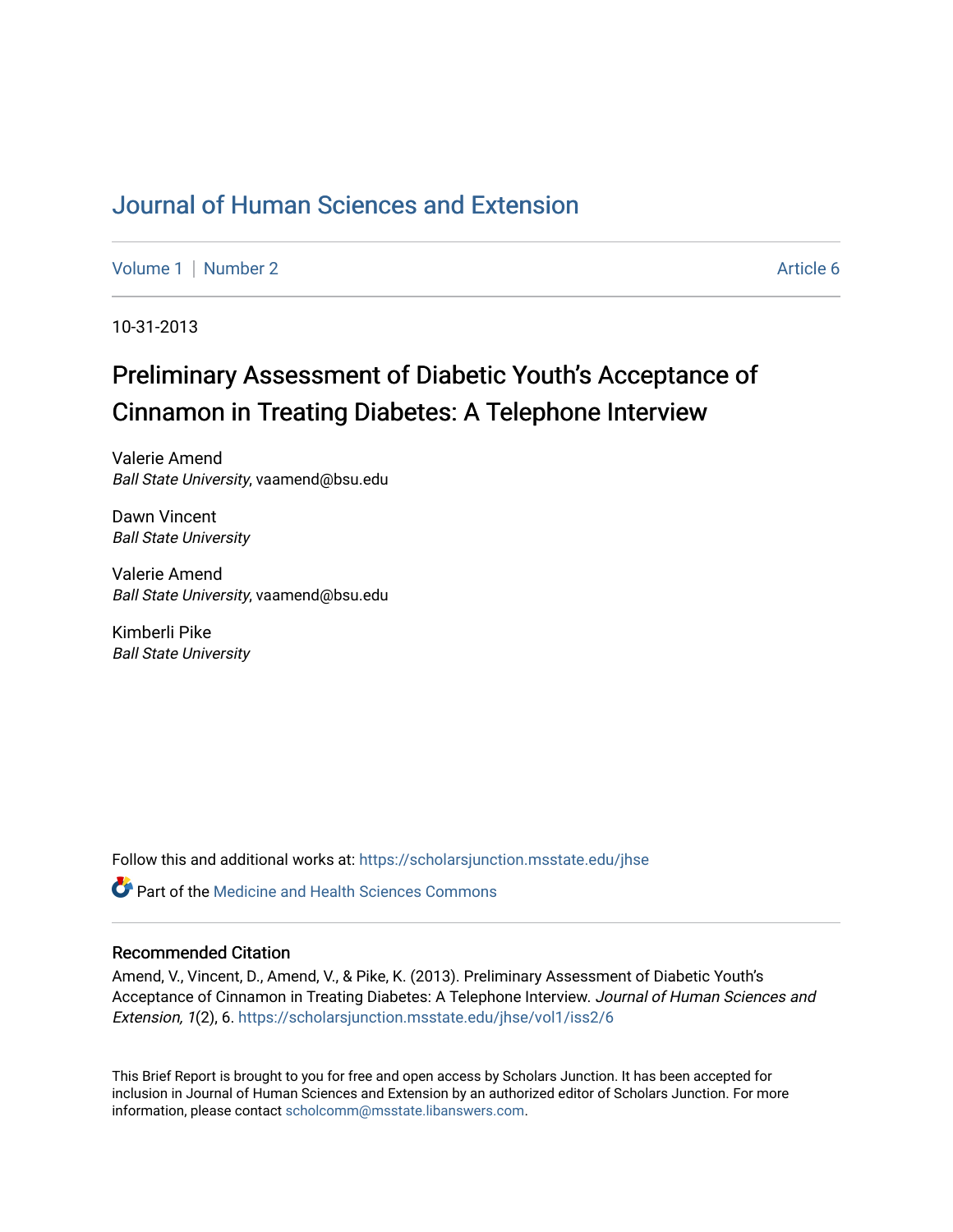## **Preliminary Assessment of Diabetic Youth's Acceptance of Cinnamon in Treating Diabetes: A Telephone Interview**

**Jay Kandiah Dawn Vincent Valerie Amend Kimberli Pike** *Ball State University*

*Medications in treatment and control of diabetes can be costly for pediatric patients and families. Therefore, individuals may seek complementary and alternative therapies, such as cinnamon, in addition to traditional treatments. The objective of this study was to determine acceptability of using cinnamon in treatment of diabetes in a pediatric population with diabetes. Seventy-six pediatric diabetes patients at a diabetes clinic participated in a one-time telephone interview using an 18-item, validated questionnaire. Descriptive statistics were utilized to determine cinnamon acceptability and preferences. The majority of the subjects were between 16-18 years (43%, n = 33), Caucasian (62%, n = 47), and female (67%, n = 51). More than three-fourths were overweight or at risk of being overweight (80%, n = 60). Seventy-six percent stated that they would be willing to try cinnamon for treatment of their diabetes, whereas 14.5% were undecided and 9.2% unwilling. Most (n = 56, 52.5%) were willing to take the cinnamon supplement 1-2 times per day. The greatest concerns expressed by subjects were side effects, interaction with current medications, and physician's willingness to approve and prescribe. This research suggests that in consultation with health professionals, diabetic youth are willing to try cinnamon supplementation in the treatment of diabetes.* 

*Keywords*: Diabetes, pediatrics, cinnamon, interview

## **Introduction**

According to a 2010 report from the Centers for Disease Control and Prevention (CDC, 2011), in the United States, about 215,000 people under age 20 have diabetes; this is 0.26% of individuals in this age group. Each year from 2002-2005, 15,600 youth were newly diagnosed with type 1 diabetes, and 3,600 were newly diagnosed with type 2 diabetes. Diabetes is associated with higher risks of morbidity and mortality and is the 5th leading cause of death in America

Direct correspondence to Valerie Amend at vaamend@bsu.edu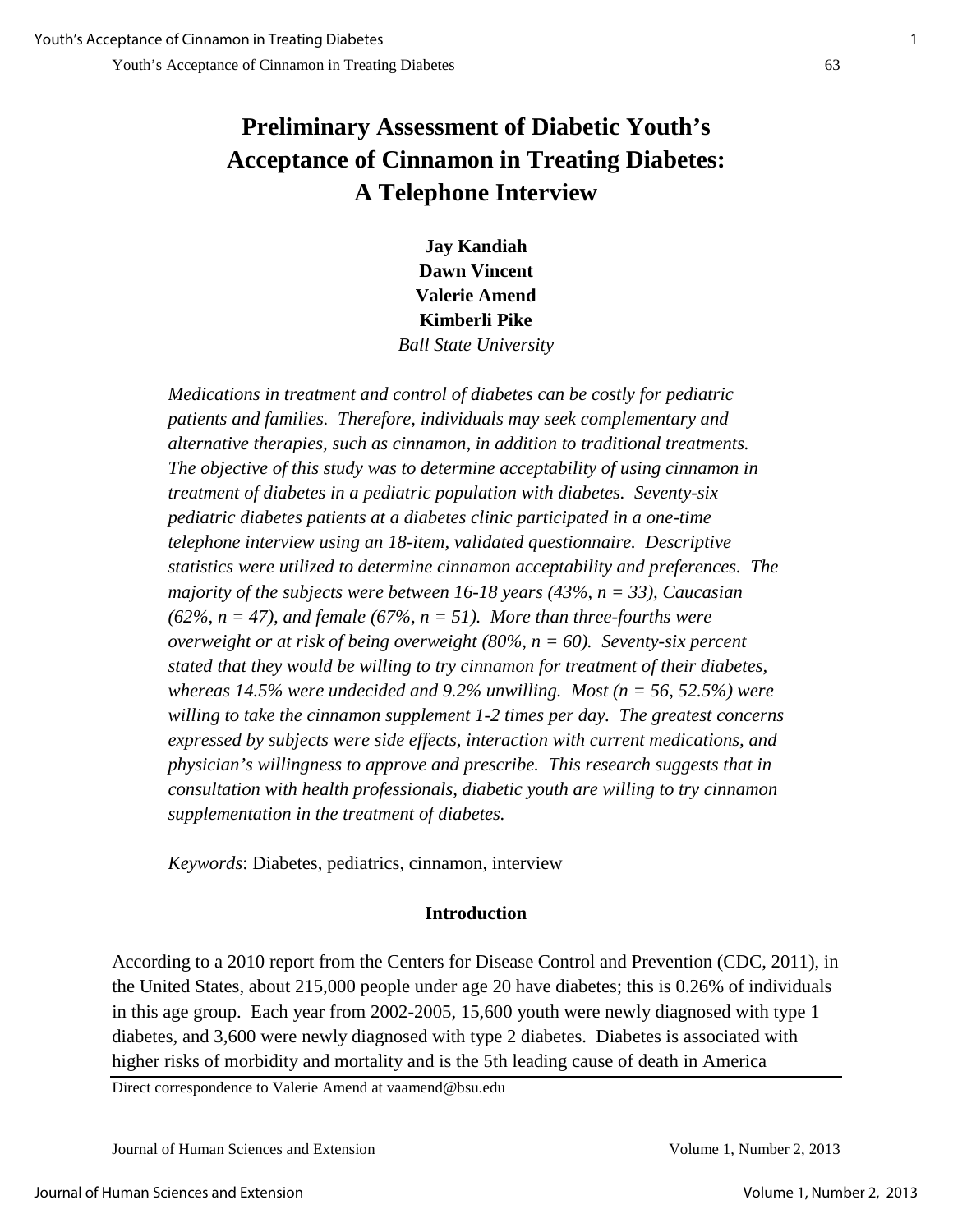(American Association of Diabetes Educators, 2012). Individuals with diabetes have two times the risk of death compared to individuals without diabetes (CDC, 2011). Diabetes is associated with a number of complications that intensify with duration of the condition and is the leading cause of kidney failure, nontraumatic lower-limb amputations, and new cases of blindness among adults (CDC, 2011). Cardiovascular disease accounts for approximately 25% of deaths among patients with onset of diabetes before 20 years of age (American Association of Diabetes Educators, 2012). Heart disease and stroke account for about 65% of deaths among all people with diabetes (American Association of Diabetes Educators, 2012).

Individuals with diabetes aim to maintain proper control of their blood glucose and lipid levels to prevent related complications. Methods to control these levels can include a controlled diet, exercise regimen, weight loss, oral medications, and/or insulin (CDC, 2011).

Medications in treatment and control of diabetes can be costly, and their long-term safety is questionable (Eisenberg et al., 1993). Therefore, individuals may seek complementary and alternative therapies such as use of spices and herbs (e.g., cinnamon, ginseng, davana, supari, and aloe vera) in addition to traditional treatments. Several studies have examined the use of complementary and alternative medicine (CAM) in treatment of diabetes in adults (Broadhurst, Polansky, & Anderson, 2000; Egede, Ye, Zheng, & Silverstein, 2002; Garrow & Egede, 2006; Jarvill-Taylor, Anderson, & Graves, 2001; Khan, Bryden, Polansky & Anderson, 1990; Khan & Safdar, 2003; Ryan, Pick, & Marceau, 2001; Schoenberg, Stoller, Kart, Perzynski, & Chapleski, 2004; Shapiro & Gong, 2002; Yeh, Eisenberg, Davis, & Phillips, 2002; Yeh, Eisenberg, Kaptchuk, & Phillips, 2003).

Recently, more studies have focused on cinnamon supplementation, specifically in adult diabetics (for example Crawford, 2009; Klein et al., 2005; Magistrelli & Chezem, 2012; Vafa et al., 2012), with varying results. While an analysis of ten prospective, parallel-group design, randomized controlled trials on cinnamon and diabetes by Leach and Kumar (2012) found there was not sufficient evidence to support the use of cinnamon for type 1 or 2 diabetes, studies by Hlebowicz, Darwiche, Björgell, and Almér (2007) and Magistrelli and Chezem (2012) suggest cinnamon may be effective in moderating postprandial glucose response in normal weight and obese adults. Altschuler, Casella, MacKenzie, and Curtis (2007) found the use of cinnamon does not produce significant improvements in Hemoglobin A1c (HbA1c) for type 1 diabetes, as the disease has different pathophysiology than type 2 diabetes. Still, the number of type 2 diabetes diagnoses in populations under the age of 20 has climbed. To date, little research has examined the efficacy of using cinnamon with the pediatric population or the willingness of diabetic youth to use cinnamon for treatment of diabetes. Therefore, the purpose of this descriptive pilot study was to determine youth's preference and acceptability of cinnamon as a complementary therapy in treatment of diabetes.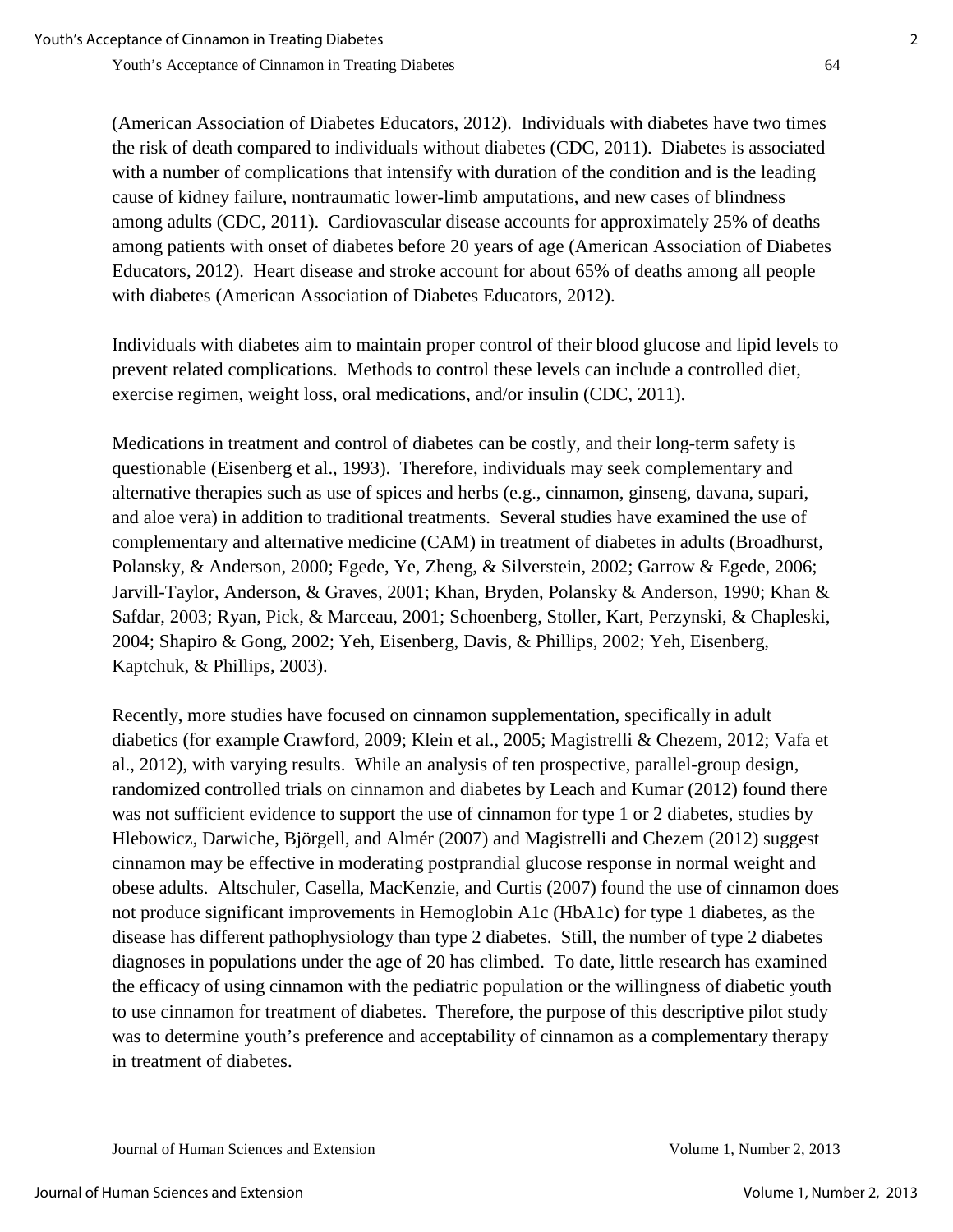## **Materials and Methods**

One-hundred and seventy-seven pediatric patients who attend or have previously attended a diabetes clinic at a large Midwestern children's hospital were invited to participate in the study. Names and contact information of the participants were obtained from the clinic's pediatric endocrinologist. Subjects' inclusion criteria for the study included the following: 1) age 10-18 and 2) diagnosed with either type 1 or type 2 diabetes for over 1 year. Patients who were pregnant were excluded from this study. Prior to data collection, parental-patient consent was obtained for release of all pertinent medical information.

An 18-item telephone interview questionnaire (12 questions related to cinnamon use and diabetes; 6 demographic questions) was used as a script. The interview questions were reviewed by one endocrinologist, two pediatric dietitians, and two parents for face validity to ensure appropriateness for the pediatric population. Reliability was not assessed because the interview questionnaire was simply measuring conditions and opinions of youth diabetic patients via telephone; actual use of cinnamon was not assessed. Upon approval of the study protocol from the Institutional Review Board, a one-time telephone interview was conducted using the questionnaire. A single researcher conducted all interviews to ensure uniformity in questions. Heights and weights were retrieved from subject's most recent medical records. Descriptive statistics were computed using SPSS software. Further statistical analysis was not utilized due to the preliminary nature of the study and relatively small sample size. Also, researchers were not looking at effectiveness of cinnamon, rather acceptance with the population described.

### **Results**

From a pool of 177 pediatric diabetic patients, 76 successfully completed the research. Of the remaining 101 potential subjects, 97 could not be contacted due to disconnection of telephone services, incorrect numbers, and/or lack of telephone accessibility. Two patients were over 18 years of age, and two denied having diabetes.

As shown in Table 1, 67% ( $n = 51$ ) were female, and 33% ( $n = 25$ ) were male. A majority of subjects were age 16-18 years (43%,  $n = 33$ ) and Caucasian (62%,  $n = 47$ ). Other ethnicities represented were African American ( $n = 25$ ), Asian ( $n = 2$ ), Latino ( $n = 1$ ), or mixed ( $n = 1$ ). Calculation of Body Mass Index for Age indicated 20% of children  $(n = 15)$  were at a healthy weight, 25.3% ( $n = 19$ ) were at risk for overweight, and 54.7% ( $n = 41$ ) were overweight.

Table 2 presents descriptive statistics related to the current health regimen of participants, including type of diabetes, special diets used, and types and frequency of medications used to control diabetes. The most commonly used types of insulin were Novolog ( $n = 24$ , 31.6%) and Lantus (n = 16, 21.1%). Metformin was the most used oral medication (n = 51, 67.1%).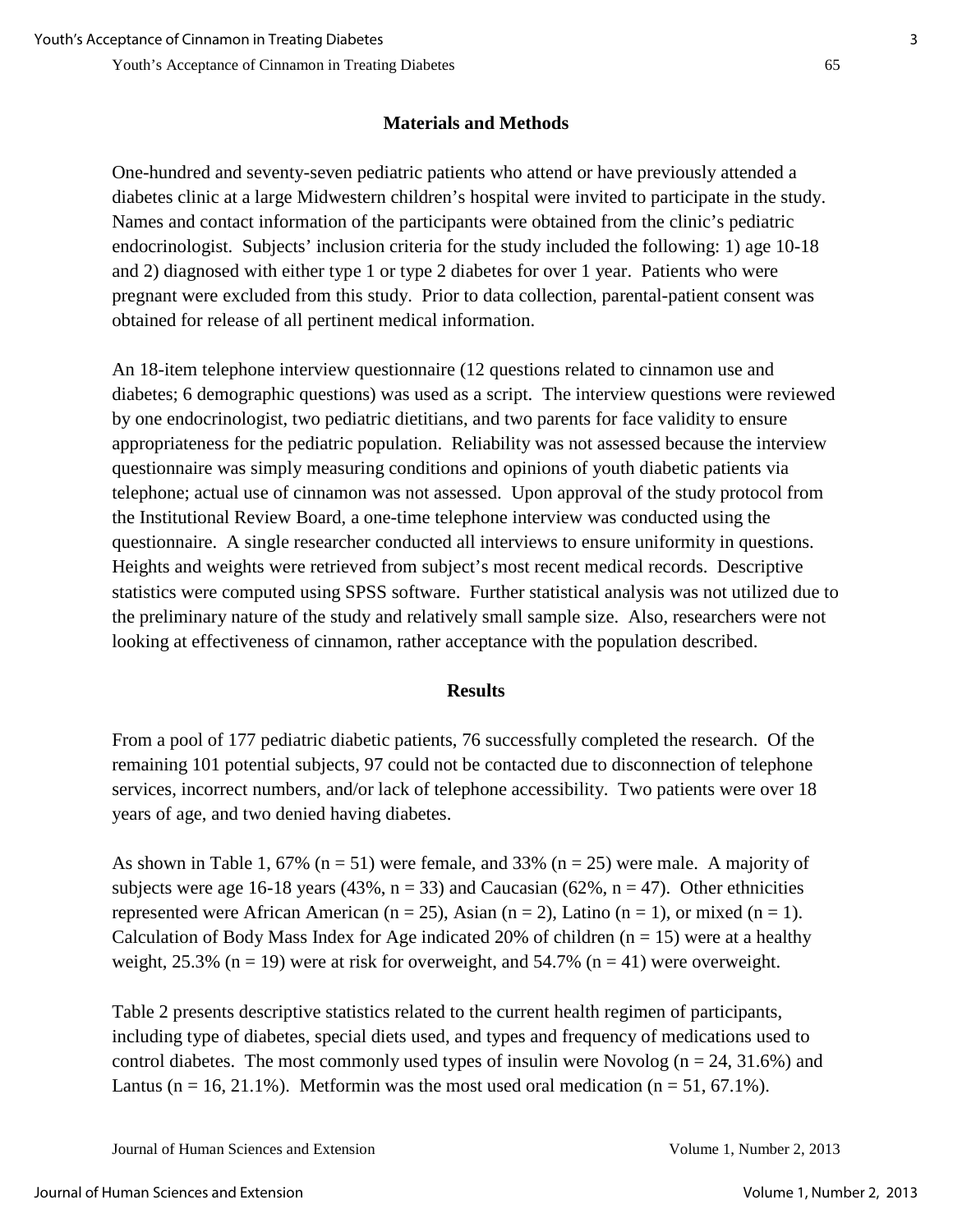|                  | n(%)      |
|------------------|-----------|
| Gender           |           |
| Female           | 51(67.1)  |
| Male             | 25(32.9)  |
| Age              |           |
| $10-12$          | 16(21.1)  |
| $13 - 15$        | 27(35.5)  |
| 16-18            | 33 (43.4) |
| <b>Ethnicity</b> |           |
| African American | 25(32.9)  |
| Asian            | 2(2.6)    |
| Latino           | 1(1.3)    |
| Mixed            | 1(1.3)    |
| Caucasian        | 47 (61.8) |

*Table 1. Demographic Information of Subjects (N = 76)* 

|                           | n(%)      |
|---------------------------|-----------|
| <b>Type of Diabetes</b>   |           |
| Type 1                    | 24 (31.6) |
| Type 2                    | 52 (68.4) |
| <b>Type of Diet Used</b>  |           |
| 1500-1800 ADA             | 2(2.6)    |
| Carbohydrate Counting     | 23(30.3)  |
| Eat Less Food             | 6(7.9)    |
| <b>Eat Less Sweets</b>    | 3(3.9)    |
| Limit Carbohydrates       | 2(2.6)    |
| Low Carb/Low Fat          | 1(1.3)    |
| No Regular Soda           | 1(1.3)    |
| Type Not Provided         | 2(2.6)    |
| No Special Diet Used      | 36 (47.3) |
| <b>Type of Medication</b> |           |
| Actose                    | 5(6.6)    |
| Amaryl                    | 2(2.6)    |
| <b>Byetta</b>             | 1(1.3)    |
| Humalog/Humulin           | 16(21.1)  |
| Lantus                    | 16(21.1)  |
| Lente                     | 2(2.6)    |
| Levamir                   | 1(1.3)    |
| Metformin                 | 51(67.1)  |
| Novolog                   | 24 (31.6) |
| NPH                       | 5(6.6)    |

 *Table 2. Current Health Regimen of Participants (N = 76)* 

Note: Some participants were taking more than one medication.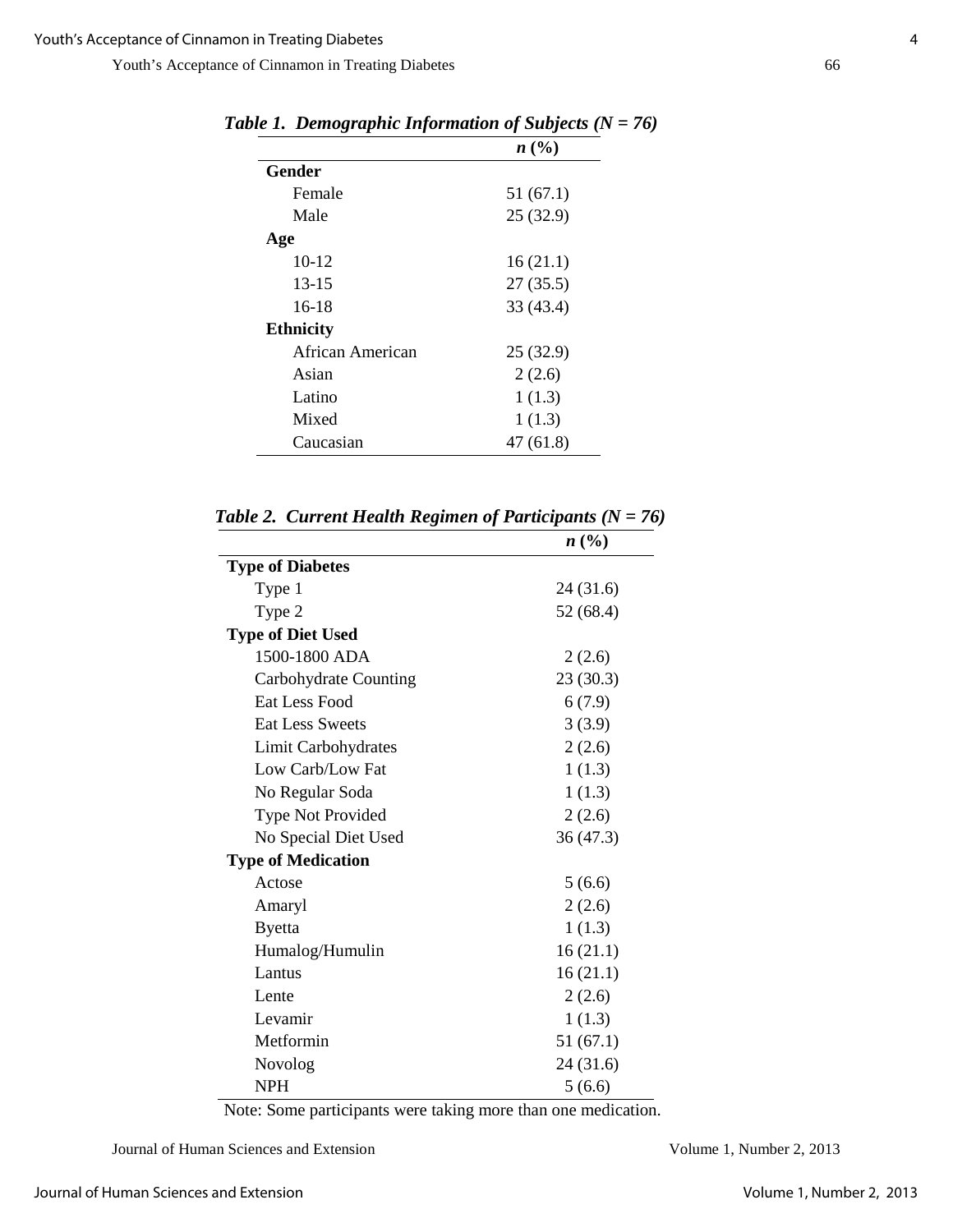Over three-fourths of youth (76.3%,  $n = 58$ ) stated that they would be willing to try cinnamon for treatment of their diabetes, whereas 14.5% ( $n = 11$ ) were undecided, and 9.2% ( $n = 7$ ) were unwilling to try (see Table 3). When questioned on their preference for the type of supplement (e.g., pill, liquid, either) and frequency of use, the majority of those who were willing to try cinnamon or were undecided stated they would prefer a pill. Interestingly, more than 30%  $(34.2\%, n = 26)$  were willing to try either the pill or liquid form of the supplement. More than 50% (60.5%,  $n = 46$ ) were willing to take the cinnamon supplement 1-2 times per day. A small proportion  $(2.6\%, n = 2)$  expressed a desire to take it an unlimited number of times daily. When asked if cinnamon could help control blood glucose levels, the majority of youth were undecided, while a little over one-third stated yes.

| $\mathbf{r}$                   |           |  |
|--------------------------------|-----------|--|
|                                | n(%)      |  |
| <b>Willing to Try Cinnamon</b> |           |  |
| Yes                            | 58 (76.3) |  |
| No                             | 7(9.2)    |  |
| Undecided                      | 11(14.5)  |  |
| <b>Supplement Form</b>         |           |  |
| Pill                           | 30(39.5)  |  |
| Liquid                         | 13(17.1)  |  |
| Either                         | 26 (34.2) |  |
| Neither                        | 7(9.2)    |  |
| <b>Times per Day</b>           |           |  |
| 0                              | 7(9.2)    |  |
| 1                              | 18 (23.7) |  |
| 2                              | 28 (36.8) |  |
| 3                              | 14 (18.4) |  |
| 4                              | 5(6.6)    |  |
| 5                              | 1(1.3)    |  |
| 6                              | 1(1.3)    |  |
| Unlimited                      | 2(2.6)    |  |

In response to diabetic adolescents, concerns regarding the use of cinnamon, the greatest concerns were side effects (72.4%,  $n = 55$ ) and interaction with current medications (64.5%,  $n = 49$ ). The least concern was number of times the cinnamon supplement would have to be taken each day. Other concerns reported by participants that may influence consideration of cinnamon supplement included: 1) the effect on physiological bodily functions (e.g., eyesight, organs, weight, and nerve impairment) and medical conditions (e.g., asthma, allergies, and dermatological issues); 2) palatability (e.g., taste alteration); 3) effectiveness of supplement; and 4) physicians' willingness to approve and prescribe (see Table 4).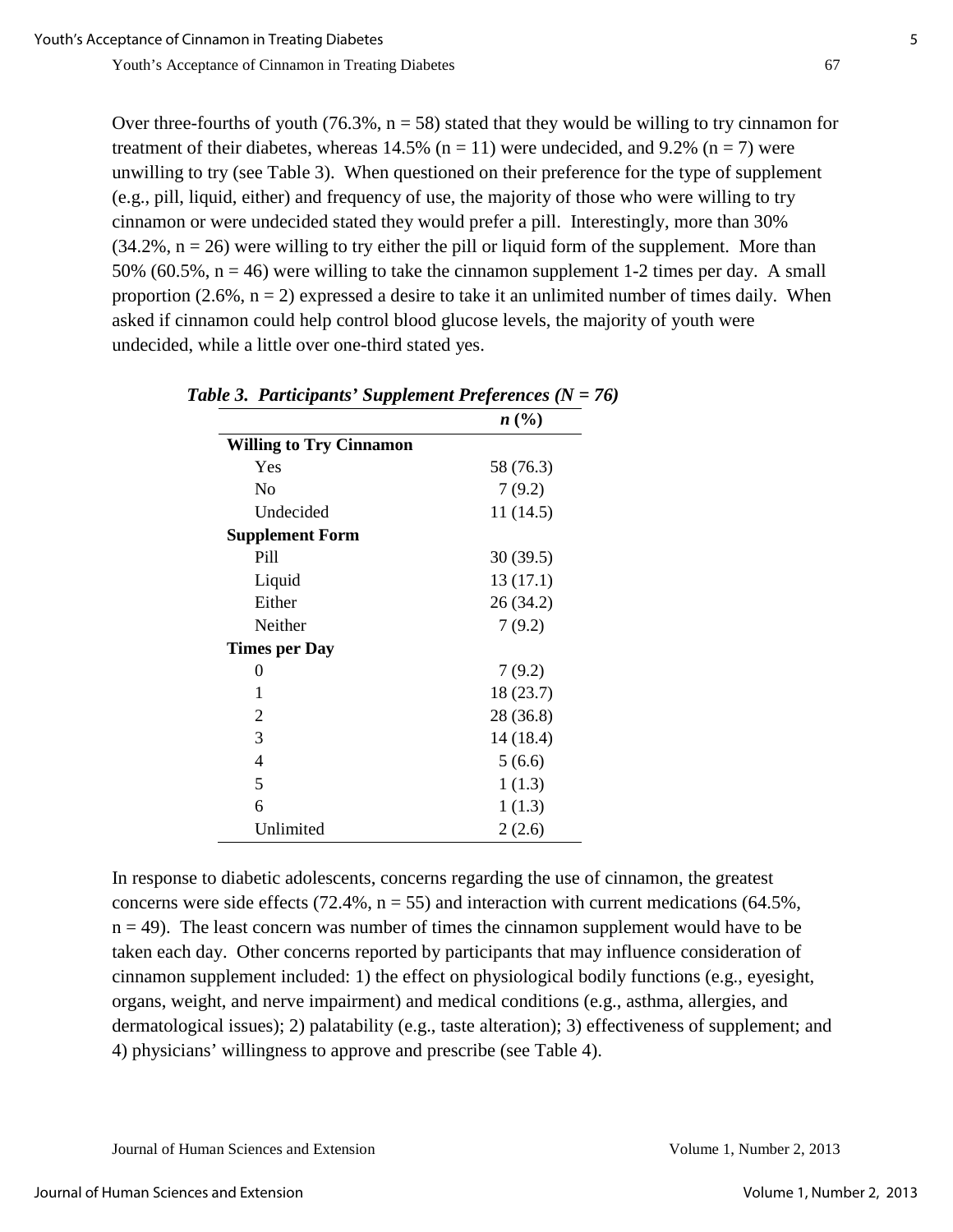| o                   | o                         | 1 L                                         |           |
|---------------------|---------------------------|---------------------------------------------|-----------|
|                     |                           |                                             | n(%)      |
| <b>Side Effects</b> |                           |                                             |           |
| Yes                 |                           |                                             | 55 (72.4) |
| N <sub>o</sub>      |                           |                                             | 21(27.6)  |
| Cost                |                           |                                             |           |
| Yes                 |                           |                                             | 45 (59.2) |
| No                  |                           |                                             | 31(40.8)  |
|                     | <b>Insurance Coverage</b> |                                             |           |
| Yes                 |                           |                                             | 39(51.3)  |
| N <sub>o</sub>      |                           |                                             | 37(48.7)  |
|                     |                           | <b>Number of Times Taken Per Day</b>        |           |
| Yes                 |                           |                                             | 29 (38.2) |
| N <sub>o</sub>      |                           |                                             | 47(61.8)  |
|                     |                           | <b>Interaction with Current Medications</b> |           |
| Yes                 |                           |                                             | 49 (64.5) |
| No                  |                           |                                             | 27(35.5)  |
| Other               |                           |                                             |           |
| Yes                 |                           |                                             | 8(10.5)   |
| N <sub>o</sub>      |                           |                                             | 68 (89.5) |

*Table 4. Potential Concerns Expressed by Participants Regarding Cinnamon Supplement Use (N = 76)* 

#### **Discussion**

Limited investigations have been conducted regarding diabetic youth's acceptability of cinnamon as treatment for diabetes. However, several studies have looked at complementary and alternative (CAM) medicine use and the effectiveness of cinnamon. Research by Low, Murray, O'Mahony, and O'B Hourihane (2008) looked at the prevalence of CAM use among the pediatric population in Ireland. Questionnaires were distributed over 4 months to 13 pediatric settings. Researchers found 57% of parents reported using CAM for their child, with the highest usage reported in 2-4 year olds. A similar study conducted in 2010 by Birdee, Phillips, Davis, and Gardiner examined factors associated with pediatric use of CAM in the United States. They found pediatric CAM users  $(n = 9,417)$  were more likely to be adolescents (AOR 1.36 [1.02-1.80], to have a parent who used some form of CAM (AOR 3.83 [3.04-4.84], and more likely to take prescription medications (AOR 1.51 [1.19-1.92]). A Finnish study by Hämeen-Anttila, Niskala, Siponen, and Ahonen (2011) examined the use of CAM among the parents of children under the age of 12 to determine parents' influence on the children's future use. The study examined 4,032 surveys. Thirty-one percent of subjects reported using some type of CAM in the preceding two days. Researchers concluded that women over 30 years of age, with higher education and higher incomes, were more likely to use CAM.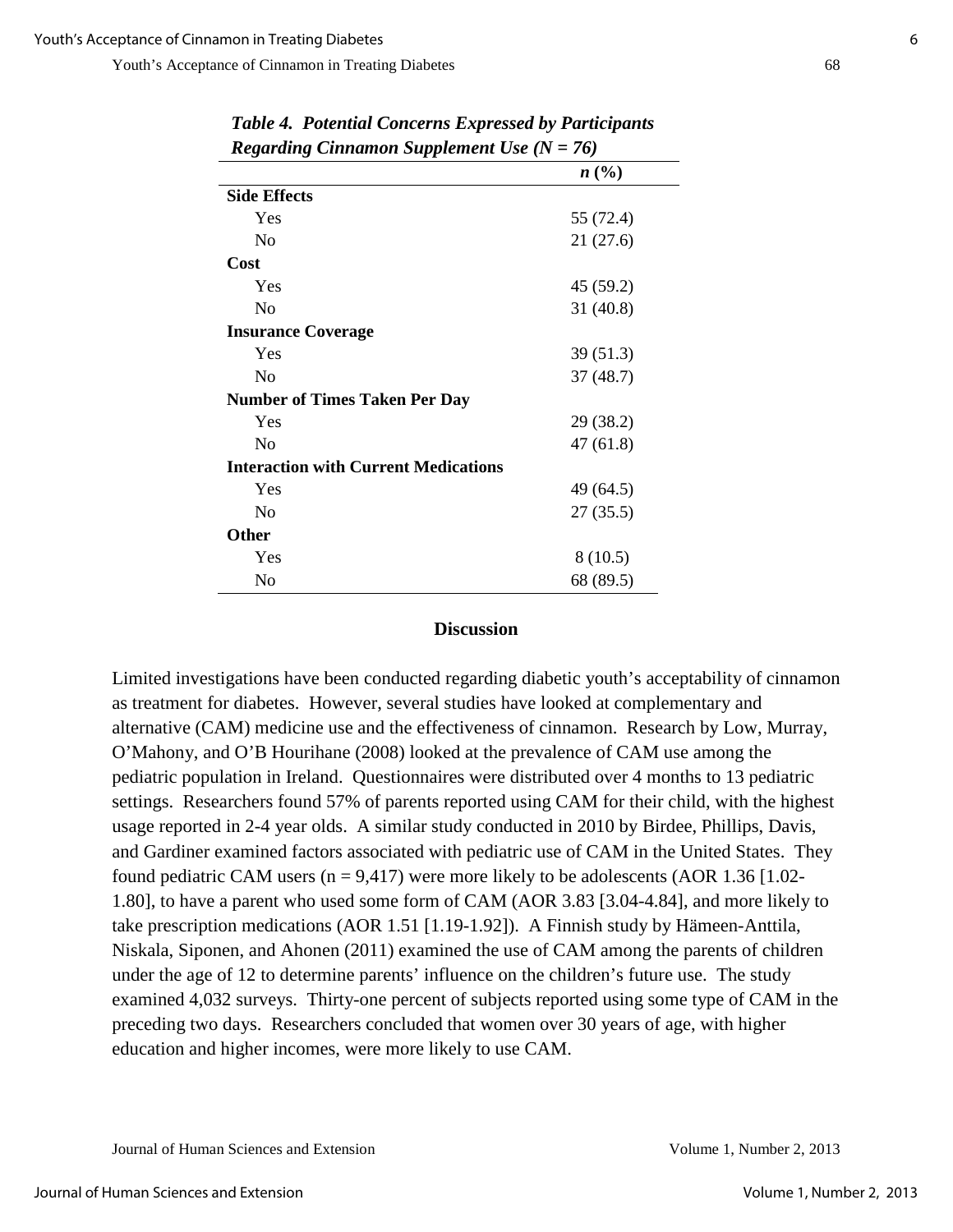Research most similar to the present study was conducted in 2005 by Klein et al. (2005) and explored adolescents' knowledge of and beliefs about dietary supplements, herbs, and over-thecounter medications. Subjects included 81 adolescents from various groups: suburban adolescents, urban minority adolescents, adolescents with chronic illness (including diabetes), and patients of complementary and alternative medicine practitioners. Focus group results indicated that most adolescents understood the terms "herbal medicine," "herbal remedies," or "nutritional supplements," but many were unfamiliar with the term "alternative medicine." In addition, most adolescents were familiar with CAM therapies used by people from their own culture, and most linked use of CAM for treatment of illness rather than preventative care.

The effectiveness of cinnamon as an alternative or adjunctive therapy for blood glucose control in the adult population has been studied in recent years, with varying results. Crawford (2009) utilized a randomized controlled trial to determine the effectiveness of cinnamon in lowering Hemoglobin A1c (HbA1c) levels in 109 patients with type 2 diabetes. The control group received usual medical care, while the experimental group received medical care in addition to cinnamon capsules. Results indicated HbA1c levels in the experimental group were lowered by 0.83% (95% CI, 0.4601.2) compared to usual care lowering of HbA1c by 0.37% (95% CI, 0.15- 0.59). Vafa et al. (2012) examined the effects of cinnamon consumption on glycemic status of 44 patients with type 2 diabetes in a double-blind placebo-controlled study. They found no significant differences in glycemic indicators between the placebo and treatment groups. Research conducted by Hlebowicz et al. (2007) investigated the effect of cinnamon on postprandial glucose in 14 healthy subjects using a crossover trial. Results indicated the addition of 6 grams of cinnamon to a meal lowered the postprandial glucose response  $(p < 0.05)$ . The recent study from Magistrelli and Chezem (2012) found the addition of 6 grams of cinnamon to the cereal significantly reduced 120-minute glucose AUC ( $p=0.008$ ) and blood glucose at 15 ( $p=$ 0.001), 30 (*p* < 0.001), 45 (*p* < 0.001), and 60 (*p* = 0.001) minutes. At 120 minutes, blood glucose was significantly higher with cinnamon consumption (*p* < 0.001) compared to a control group.

The present study was unique for several reasons: 1) diabetic youths' perceptions on cinnamon use was gathered using telephone interviews; 2) it is one of the few to examine the pediatric diabetic population's acceptance of cinnamon in regulation of blood glucose levels; and 3) in addition to information on current usage, this research obtained detailed information on mode of administration (including form and frequency) and potential concerns reported by diabetic youth with the use of cinnamon as CAM. There were limitations to this pilot study, including the sample selection which was confined to diabetic children and adolescents at one hospital with telephone accessibility. The use of a closed-ended questionnaire could lead to bias, and parents may have influenced the participants and possibly their answers to interview questions. Future research could focus on a qualitative inquiry to further explore the results of the present study, with additional statistical analysis.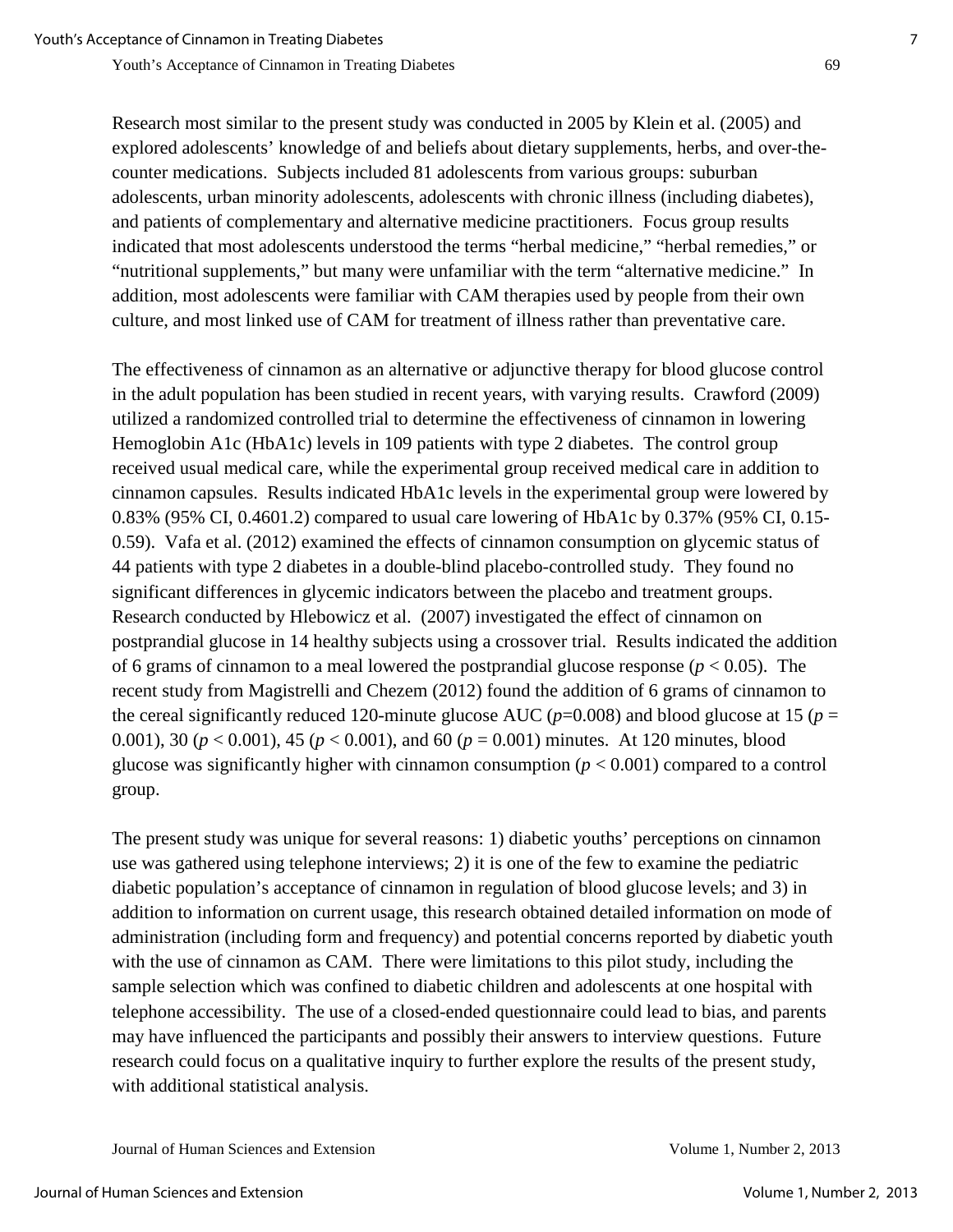The rise in diabetes in the pediatric population has encouraged health professionals to examine alternative forms of treatment. When compared to conventional therapies, it is possible that utilization of cinnamon may be beneficial in diabetes control resulting in greater patient compliance with decreased side effects. While it is premature to recommend cinnamon as a treatment for pediatric diabetes based on lack of research with this population, this preliminary study suggests that in consultation with health professionals, diabetic youth are willing to try cinnamon in the form of a pill as an alternative (or in conjunction with traditional medical care) in the treatment of diabetes.

Diabetes management is a collaborative effort and alternative treatments add another avenue to address the growing issue of pediatric diabetes. Barriers may be addressed by working with community organizations, hospitals and schools to disperse information on new treatments as they become available. Should research continue to support improved outcomes with the use of cinnamon for blood glucose control in type 2 diabetes, it is important to know if prospective patients would be open to utilizing new methods of treatment. The findings of the present study reveal that the majority would be open to trying cinnamon if it is proven a reliable treatment. Therefore, randomized clinical trials with this population would be recommended to determine the efficacy of using cinnamon as a complementary treatment for diabetes.

### **References**

- Altschuler, J. A., Casella, S. J., MacKenzie, T. A., & Curtis, K. M. (2007). The effect of cinnamon on A1C among adolescents with type 1 diabetes. *Diabetes Care, 30*(4), 813– 816. doi:10.2337/dc06-1871
- American Association of Diabetes Educators. (2012). Diabetes statistics. Available at http://www.aadenet.org/GeneralDiabetesInfo/GovStats.html.
- Birdee, G., Phillips, R. S., Davis, R. B., & Gardiner, P. (2010). Factors associated with pediatric use of complementary and alternative medicine. *Pediatrics, 125*(2), 249–256. doi:10.1542/peds.2009-1406
- Broadhurst, C. L., Polansky, M. M., & Anderson, R. A. (2000). Insulin-like biological activity of culinary and medicinal plant aqueous extracts in vitro. *Journal of Agricultural and Food Chemistry, 48*(3), 849–852. doi:10.1021/jf9904517
- Centers for Disease Control and Prevention (CDC). (2011). National diabetes fact sheet: National estimates and general information on diabetes and prediabetes in the United States. Atlanta, GA: U.S. Department of Health and Human Services, Centers for Disease Control and Prevention. Available at http://www.cdc.gov/diabetes/pubs/pdf/ndfs\_2011.pdf
- Crawford, P. (2009). Effectiveness of cinnamon for lowering hemoglobin A1C in patients with type 2 diabetes: A randomized controlled trial. *Journal of the American Board of Family Medicine, 22*(5), 507–512. doi:10.3122/jabfm.2009.05.080093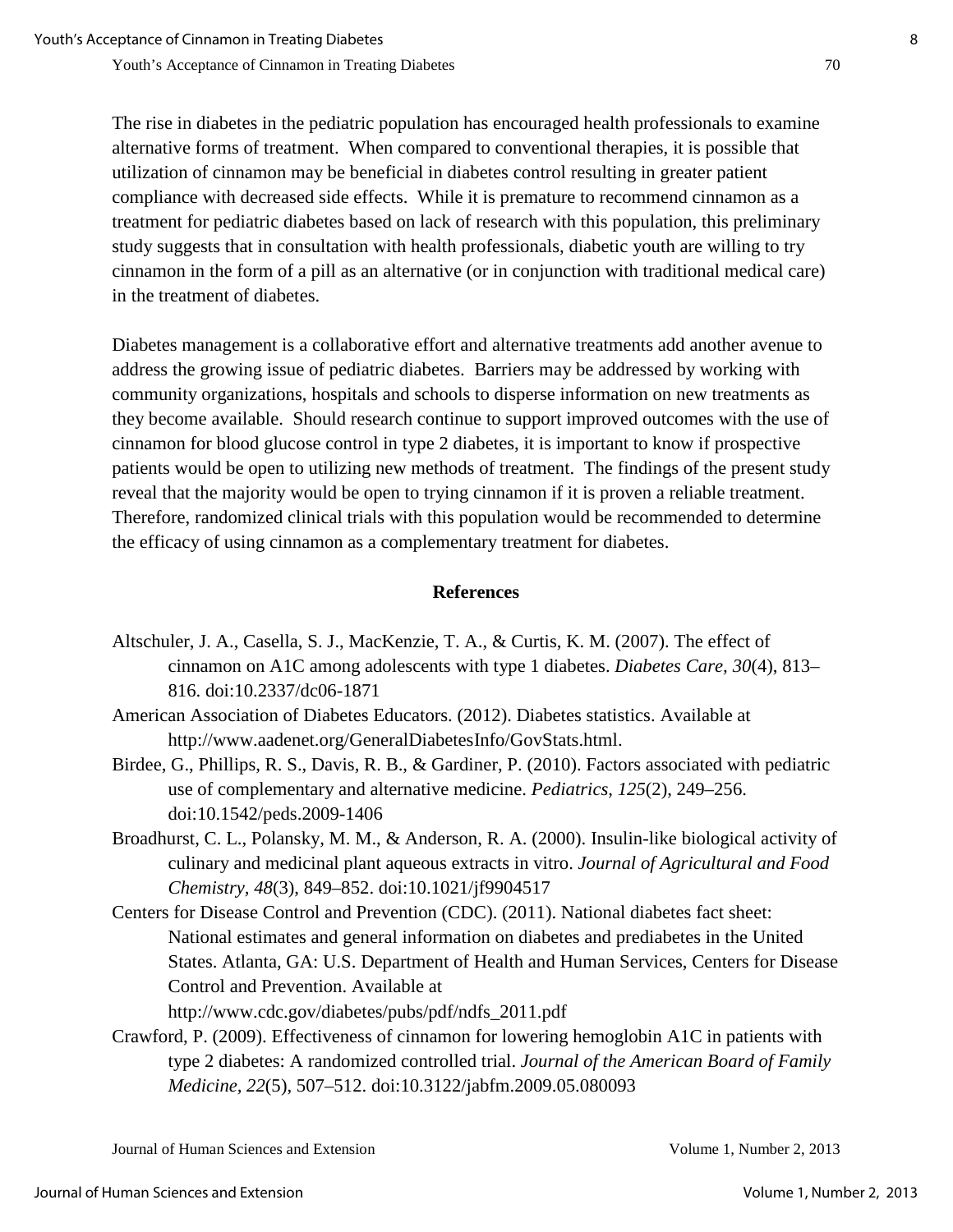- Egede, L. E., Ye, X., Zheng, D., & Silverstein, M. D. (2002). The prevalence and pattern of complementary and alternative medicine use in individuals with diabetes. *Diabetes Care, 25*(2), 324–329. doi:10.2337/diacare.25.2.324
- Eisenberg, D. M., Kessler, R. C., Foster, C., Norlock, F., Calkins, D., & Delbanco, T. (1993). Unconventional medicine in the United States: Prevalence, costs, and patterns of use. *New England Journal of Medicine, 328*(4), 246–252. doi:10.1056/NEJM199301283280406
- Garrow, D., & Egede, L. E. (2006). Association between complementary and alternative medicine use, preventative care practices, and use of conventional medicinal services among adults with diabetes. *Diabetes Care*, *29*(1), 15–19. doi:10.2337/diacare.29.01.06.dc05-1448
- Hämeen-Anttila, K., Niskala, U. R., Siponen, S. M., Ahonen, R. S. (2011). The use of complementary and alternative medicine products in preceding two days among Finnish parents: A population survey. *BMC Alternative Complementary Medicine, 11,* 107. doi:10.1186/1472-6882-11-107
- Hlebowicz, J., Darwiche, G., Björgell, O., Almér, L. O. (2007). Effect of cinnamon on postprandial blood glucose, gastric emptying, and satiety in healthy subjects. *American Journal of Clinical Nutrition, 85*(6), 1552–1556. Available at http://ajcn.nutrition.org/content/85/6/1552.full#cited-by
- Jarvill-Taylor, K. J., Anderson, R. A., & Graves, D. J. (2001). A hydroxychalcone derived from cinnamon functions as a mimetic for insulin in 3T3-L1 adipocytes. *Journal of the American College of Nutrition, 20*(4), 327–336.
- Khan, A., Bryden, N. A., Polanksy, M. M., & Anderson, R. A. (1990). Insulin potentiating factor and chromium content of selected foods and spices. *Biological Trace Element Research, 24*(2-3), 183–188. doi:10.1007/BF02917206
- Khan, A., & Safdar, M. (2003). Role of diet, nutrients, spices and natural products in diabetes mellitus. *Pakistan Journal of Nutrition, 2*(1), 1–12. doi:10.3923/pjn.2003.1.12
- Klein, J. D., Wilson, K. M., Sesselberg, T. S., Gray, N. J, Yussman, S., & West, J. (2005). Adolescents' knowledge of and beliefs about herbs and dietary supplements: A qualitative study. *Journal of Adolescent Health, 37*(5), 409.e1–409.e7. doi:10.1016/j.jadohealth.2005.02.003
- Leach, M. J., & Kumar, S. (2012). Cinnamon for diabetes mellitus. *Cochrane Database of Systematic Reviews*. Article No. CD007170. doi:10.1002/14651858.CD007170.pub2
- Low, E., Murray, D. M., O'Mahony, O., O'B Hourihane, J. (2008). Complimentary and alternative medicine use in Irish paediatric patients. *Irish Journal of Medical Science, 177*(2), 147–150. doi:10.1007/s11845-008-0152-0
- Magistrelli, A., & Chezem, J. C. (2012). Effect of ground cinnamon on postprandial blood glucose concentration in normal-weight and obese adults. *Journal of the Academy of Nutrition and Dietetics, 112*(11), 1806–1809. doi:10.1016/j.jand.2012.07.037